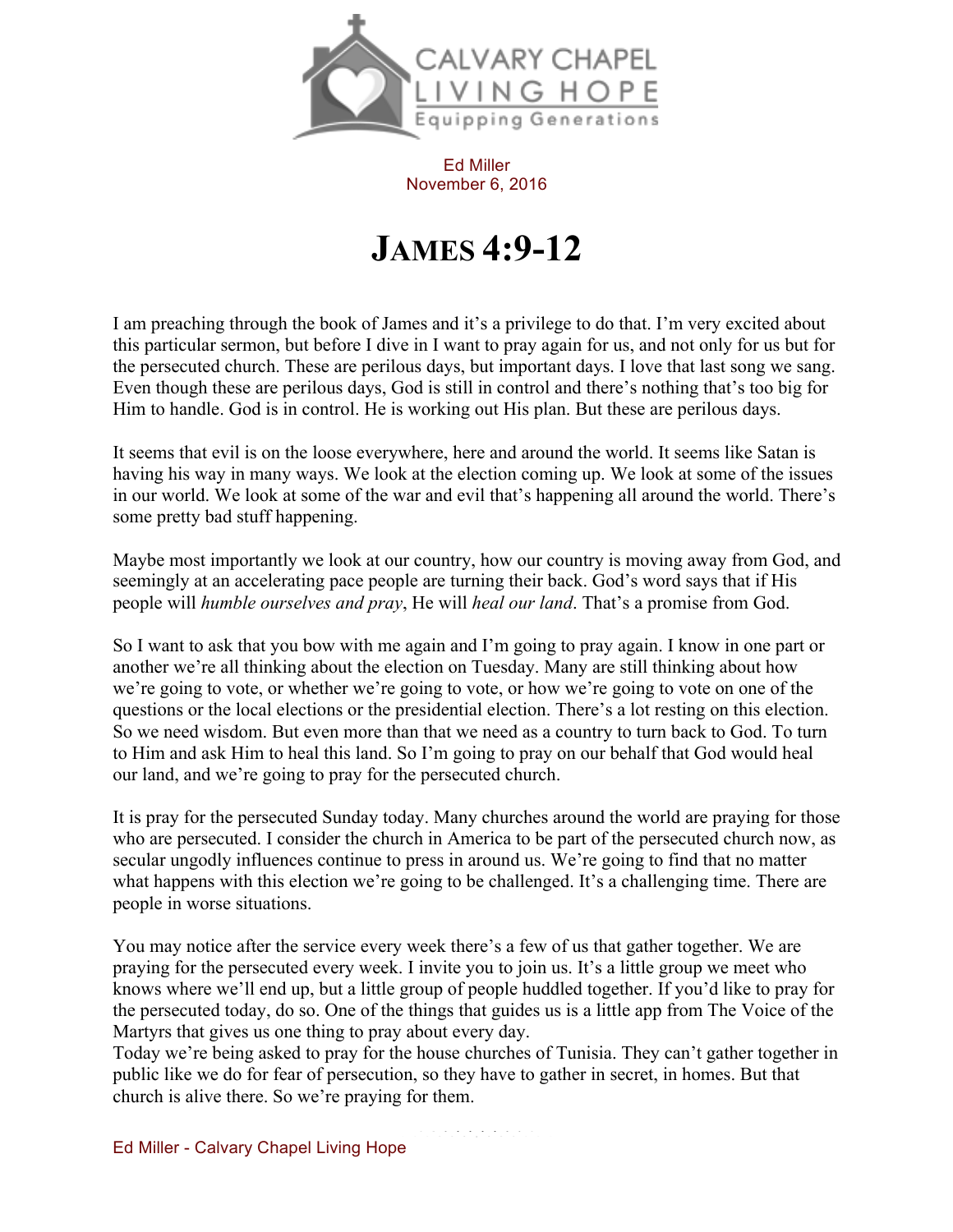Join me in prayer.

[PRAYER] Lord, we come humbly before you. Lord, I beseech thee; I beseech you, on behalf of my brothers and sisters, to heal our land. So many in our land are turning inward toward themselves and are turning away from you. We're turning to the very essence of what Satan would have us to do. Turning to ourselves and looking to ourselves for answers, turning away from your truth and your ways and your word. Father, we need your help. We need to humble ourselves and we need to pray. So we pray now for our brothers and sisters in this country. We pray that you would open their eyes to see what's happening and to turn back to you. We pray that for the world, that you would cause people in the world to turn to you. To have their eyes set upon you. Lord, the troubles, the evil, the war, the difficulties in the world, those things can be tools that you use to turn people back to you. So we ask you to use those things, the troubles, the perilous things in our day. Help us to turn back to you. We need you, Lord Jesus.

We lift up the persecuted believers around the world and in this country. Father, we ask that you would strengthen them through your power and your Holy Spirit. That they would be able to put all their burdens on your capable shoulders, as we say, because you can carry those burdens. Some are in immediate fear for their life. Some have lost their homes. Father, would you bless them? Would you fill them with your power and your Spirit? That they would walk with you and find joy, and that many around them would come to know you because of your work in their lives. Fill us with your joy as we serve you, as we deny ourselves, take up our cross, and follow you. Bring us joy. It's in Jesus' name we pray, amen.

If you have your Bible you can turn to James 4. We've been working through James for quite a while now. A few years I think we've been in James every once in a while.

I want to take us back to the very beginning before we even read this passage because you'll remember that in James 1 James says this crazy thing. He says – *Consider it pure joy, my brothers and sisters, whenever you face trials of many kinds.* From the human perspective that sounds ridiculous, doesn't it? How can we consider it joy when we face trials and persecutions and troubles? How can we do that? As we learned and as we looked at that, we can do that because we know what is coming. We know what God is doing. God is bringing trials to sharpen us, to refine us, and to bring us joy, and to lift us up. That's what He's doing.

Now let's read our section for today in James 4:9. *Grieve, mourn and wail. Change your laughter to mourning and your joy to gloom. Humble yourselves before the Lord, and he will lift you up.*

*Brothers and sisters, do not slander one another. Anyone who speaks against a brother or sister or judges them speaks against the law and judges it. When you judge the law, you are not keeping it, but sitting in judgment on it. There is only one Lawgiver and Judge, the one who is able to save and destroy. But you—who are you to judge your neighbor?*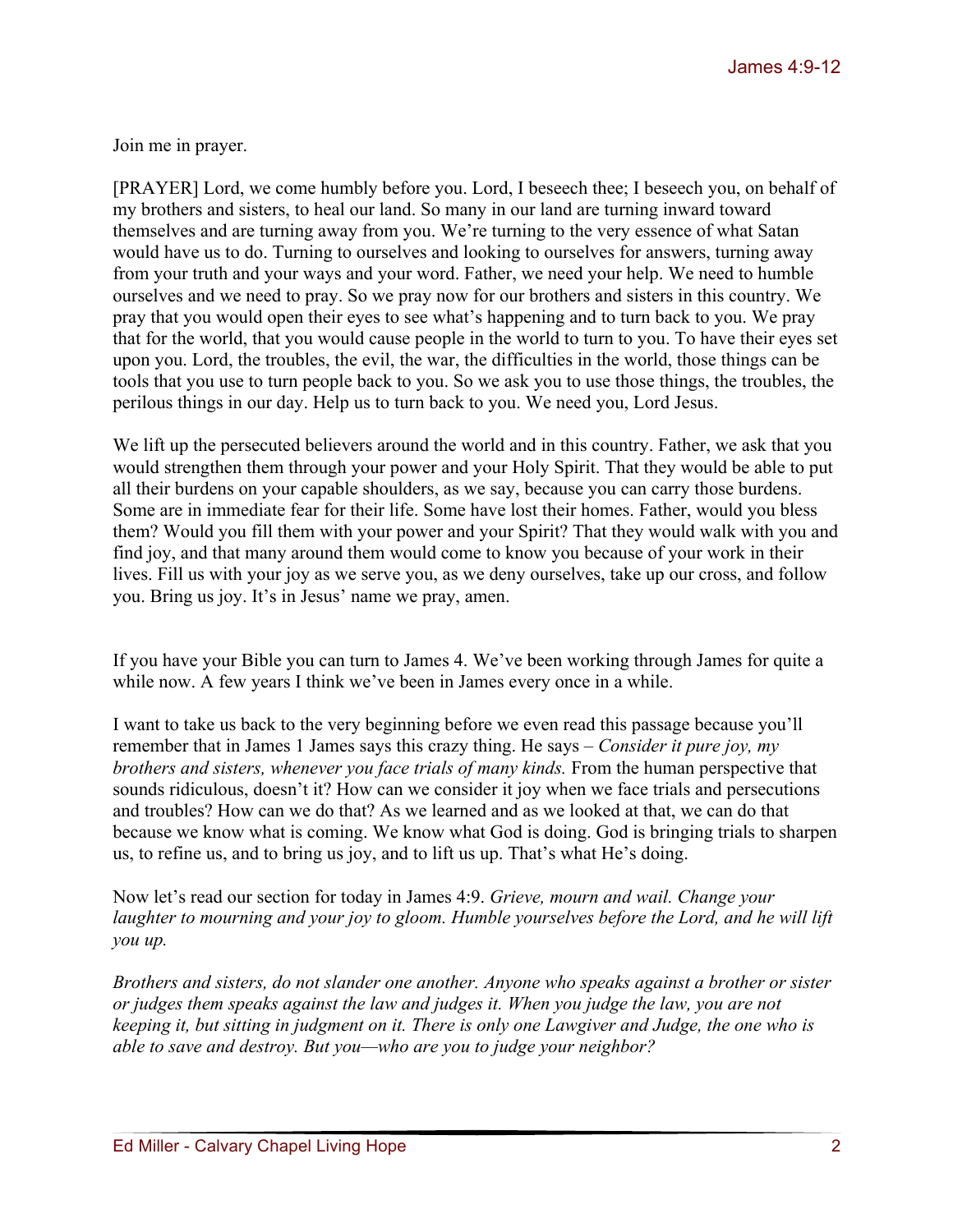Now let's look at that first section. It seems kind of almost contradictory to what we sang about this morning in worship. Doesn't it? Rather than turning our mourning into joy, he says turn your joy to mourning. Again, whoa, wait a minute. What's going on? James, what are you doing to us? What are you saying? *Grieve, mourn and wail.* Almost like it's a good thing.

Well I want to suggest to you that it is a good thing. Grieving, mourning, and wailing can be a very good thing. Not an easy thing, but a good thing. There's a time for rejoicing, but there's a time to mourn and a time to experience gloom. *Change your laughter to mourning and change your joy to gloom.* How is that possible?

Quite a number of years ago now I went to see a counselor. I was having some struggles and challenges with this crazy emotion called anger. Maybe some of you have had such struggles and challenges yourself. I realized I needed help. I needed to figure out what was going on. I went to a counselor. I had some father issues that I had to work out, things that I was upset with my father. That was just part of it, but one part of it.

What would happen is we would talk about things that my father did that weren't so great. My father wasn't the best father in the world. I would always say something negative about my father, but then I'd always stop and defend him and say, "But he wasn't that bad," or something to that effect. My counselor stopped me and said, "Ed, don't do that. Call sin sin. Call evil evil and recognize that it is and it's not good." Some of the things that the way my father raised me were not good. They were not God's ideal. Don't defend him. Call it what it is.

That in life, in general is something we need to do. Something that's bad, something that's wrong. something that's sinful, something that's evil, whether it's in our lives, in other's, in society, whatever, we need to call it what it is. If it's evil, it's evil. And that's a cause for mourning and for sadness. We don't want to jump too quickly to just writing it off or excusing it.

Now another situation. Some of you may have noticed I was not with you last weekend. I had the privilege of going back to an event run by InterVarsity Christian Fellowship called The Big Event. Over 500 college students gathered together for a weekend to hear from the Lord, to grow in the Lord, and to be challenged in the Lord.

You may not know, but for most of my life I worked for as a missionary for college students with InterVarsity Christian Fellowship. That's been the bulk of my life, over thirty years invested in working in almost every college campus in New Jersey and some in New York for most of my life. I hadn't been back to this particular event, which I actually started. I hadn't been back to this event for about four years, since 2012. So it was really great to go back for a number of reasons, which I won't go into. You can ask me more about it if you'd like.

But I experienced wailing. Anybody ever experienced wailing before, what it actually sounds like? I'm not going to demonstrate it for you right now, I promise. But wow. Words escape me. It's eerie, it's frightening, it's upsetting. But let me tell you why this wailing was so good.

On Saturday night at this particular event after students had been in sessions and hearing God's word and being challenged in many ways (the evening session is worship and then another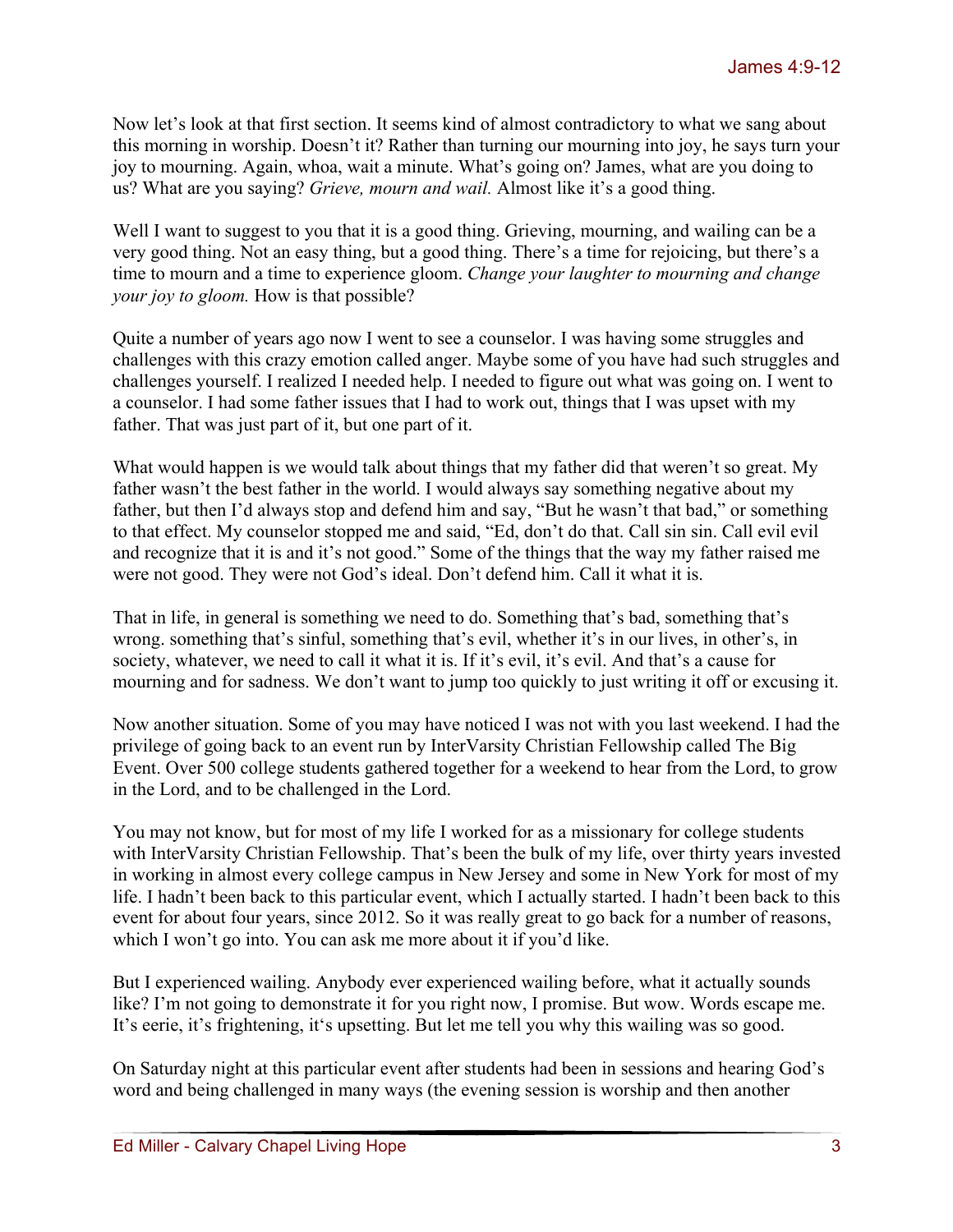teaching), everyone was challenged to respond to Jesus in some way. Many had never committed their lives to Christ and many committed their lives to Jesus for the first time. Others needed healing in their lives or they needed something, a barrier or sin, to be dealt with in their lives so that they could move forward.

So at the end there was a healing prayer time. Staff and volunteers were around the edges of the auditorium and around the back, and students would approach someone if they wanted prayer, not unlike we do at the end of the service. Well this young woman came and got prayer and she just started wailing, crying so desperately. The staff that were praying for her ended up taking her outside and you could still hear the wailing, It was such wailing, so loud, so passionate, so deep.

Here's why wailing is good. Here's the story of this young woman. She had given her life to Christ earlier in this year and she had been completely rejected by her mother, and I mean completely rejected, disowned, cast out. At that moment, during that worship time and during that time of calling God to give things to Him, it just all hit her. The rejection just hit her like a ton of bricks. She was overcome with grief and she was mourning. Her wailing was mourning. Mourning the loss of a mother, the loss of something important.

It was actually hard to hear it. I wasn't the one praying. It was hard to hear it from a distance even. But it was good because what happened to this young lady as the result of it, she needed to go through that so that she could then be healed and release it.

The next day she found release, she found joy. But she had to go through that period of mourning. I think that's something we often tend to do. We tend to want to quickly put aside difficult things. We want to ignore them or tuck them away or bury them and not deal with them. Sometimes we need to deal with them. Like we need to mourn the direction that our country is headed. We should be mourning.

Sometimes we can too quickly say, "Well I can't do anything about it, so I'm just not going to think about it." We need to mourn. It doesn't mean that we're hopeless though, does it. For some people this could go to hopelessness. This kind of thing could lead us down a path where we feel defeated and hopeless. It could. But it doesn't have to and it shouldn't for those of us in Christ. It shouldn't mean that.

As I was working with my counselor through these issues in my life weekly, he reminded me that forgiveness is all that much more powerful. When you're forgiving someone for real evil or real sin, that is genuine forgiveness and it's powerful and it's releasing. When you look at a wrong and you can pray and mourn and be sad and bring it to the Lord, we can still recognize the truth that God will lift us up. So the end of these two verses – *God will lift us up* when we *humble ourselves before the Lord*. That's what this is, isn't it? Weeping, mourning, grieving is humbling ourselves before the Lord. We're feeling the pain. He lifts us up and brings us joy.

The final message on that weekend, on Sunday morning, people stood and told others publicly how they had made commitments to the Lord. The message was on the joy of the gospel.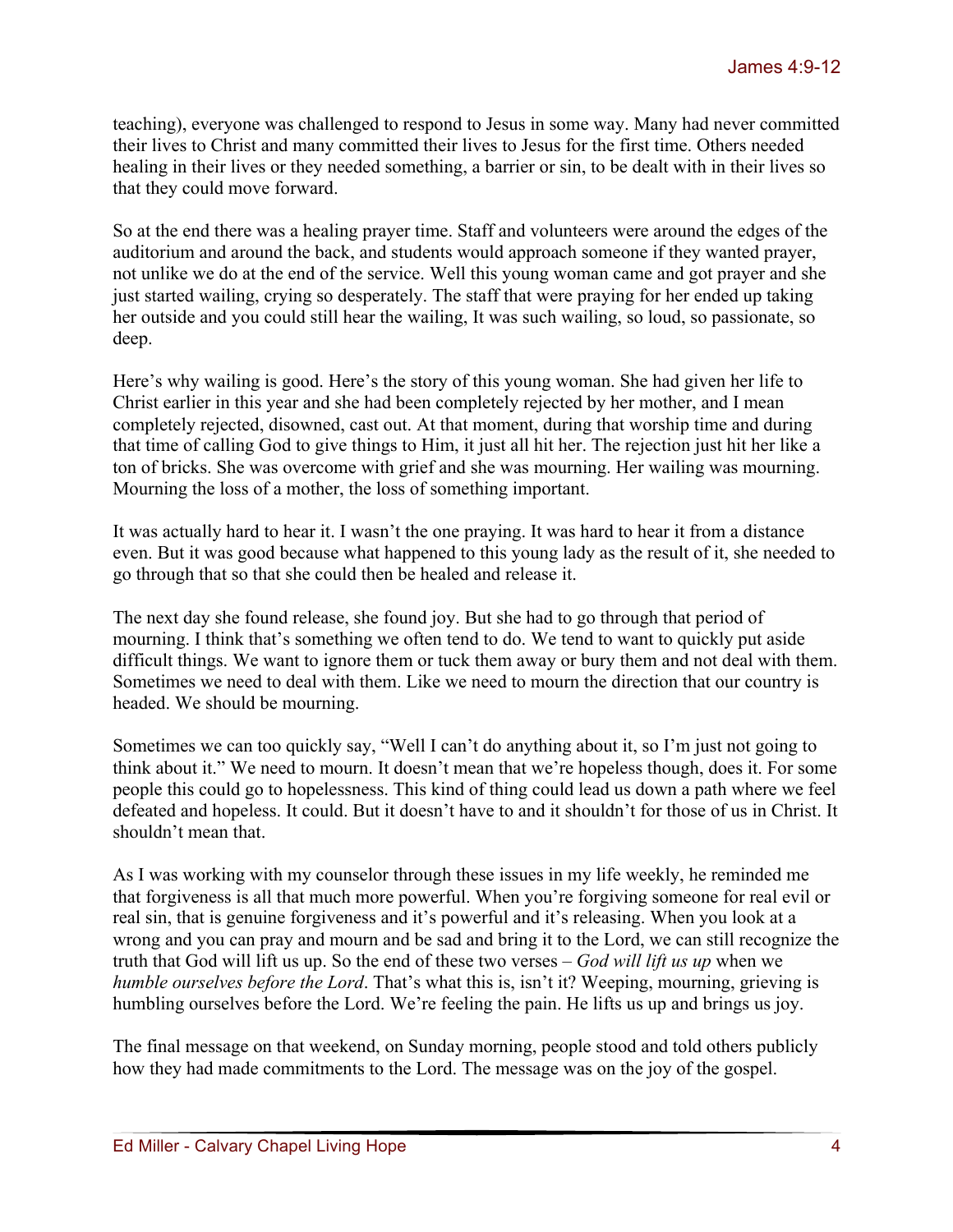Something happened that I've never seen before. I have never experienced this in my life. People stood and said they had given their life to Christ. One of the young ladies that stood interrupted the speaker. The speaker was now challenging everyone who had not yet made that decision and was on the edge to still commit to giving their lives to Christ. This young lady had just given her life to Christ the day before, and you could see the joy on her face. She was looking around in a pleading way with every other student in the room and she said, "Last night I gave my life to Christ and I was filled with so much joy it was overflowing. Would you join me? Would you give your life to Christ and find that joy?"

I never saw anything like that in my life. Someone so bold who had just given their life to Christ made that passion plea to her brothers and sisters. One person stood up. Who knows what happened in the hearts of others, but one person stood up. Powerful.

Mourning and grieving can be good things. I think of Hebrews 12:2. *Let us fix our eyes on Jesus, the author and perfecter of our faith. For the joy set before him he endured the cross, scorning its shame, and sat down at the right hand of the throne of God.* Jesus Himself mourned, had to go through this terrible sadness and shame and physical agony and pain for the joy set before Him. We can't get to the joy without going through the pain sometimes.

How do you look at pain? How do you look at wailing, mourning? In my natural flesh I tend to see it as a bad thing. That's changing for me. Because I think mourning, sadness, trials, all these things can be things that God uses to bring greater joy into our lives because we serve Him and He has committed to lifting us up. Praise the Lord.

Jesus told His disciples, *"Deny yourself daily, take up your cross, and follow me."* Denying yourself, taking up your cross, that's grieving, sacrificing, mourning, wailing. That's what that is. That's not easy. That's tough stuff. *Consider it joy, my brothers and sisters, when you face those trials* because there's light at the end of that. There's joy in the midst of that because Jesus is alive. He's alive and He will lift us up and bring joy. Don't be afraid of that. There's nothing to fear. God is with us. His shoulders are broad enough.

I thought about actually stopping there, but we're going to finish this section with a little more time. We're going to go back to the passage. Let's continue now. This is verse 11 and I'm going to read this again.

As I started maybe three years ago to preach in the book of James, this is the passage that I was looking most forward to preaching on because I think it's a very misunderstood concept in the church and in the world. So let's look at this. Let's look at this idea of judging.

*Brothers and sisters, do not slander one another. Anyone who speaks against a brother or sister or judges them speaks against the law and judges it. When you judge the law, you are not keeping it, but sitting in judgment on it. There is only one Lawgiver and Judge, the one who is able to save and destroy. But you—who are you to judge your neighbor?*

This idea of judging is something that gets thrown at Christians all the time. It gets thrown at us. Any time we speak up, say something about truth or about that we believe, we're accused of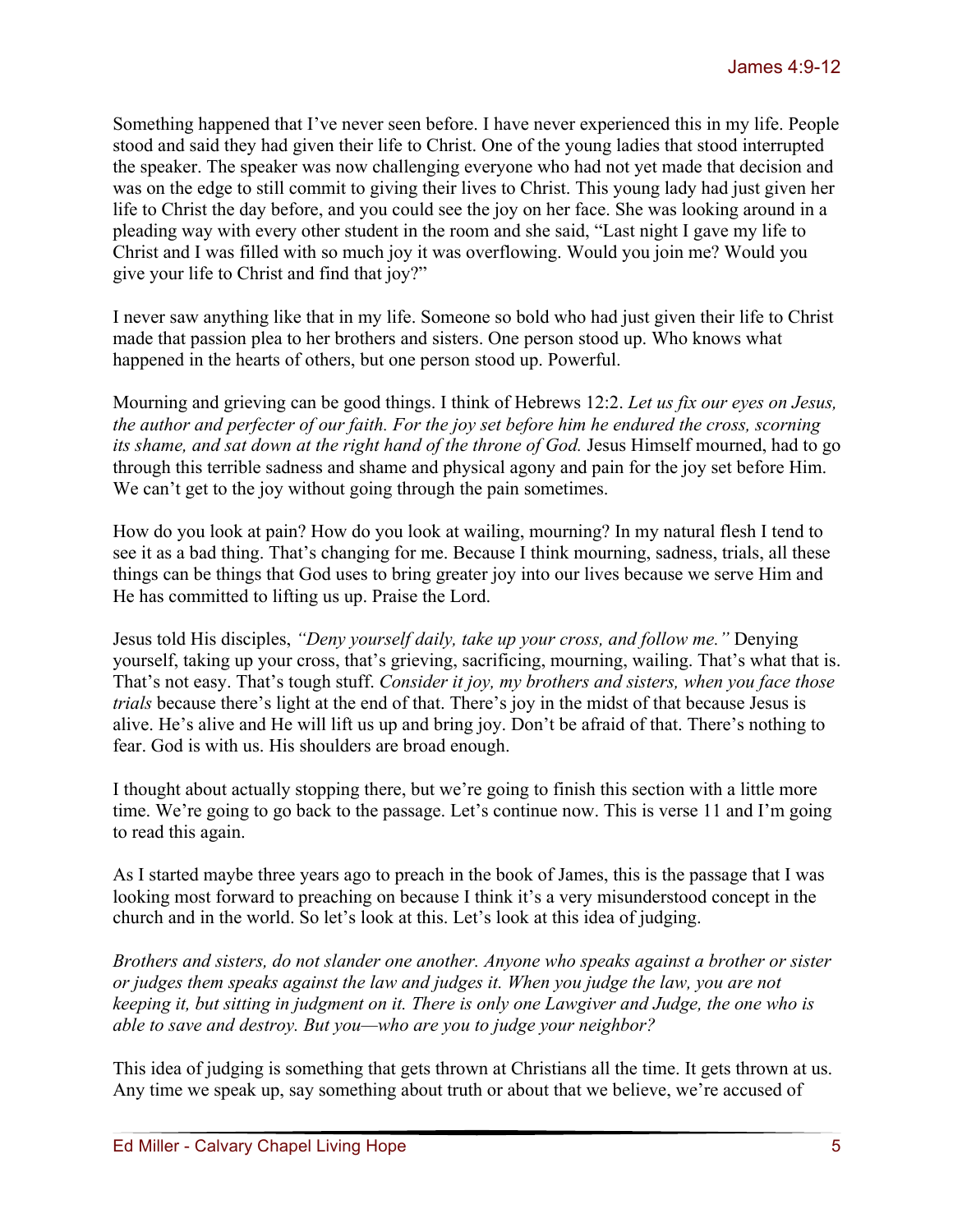judging. "Why are you judging me? Why are you judging us?" So it's an important thing for us to understand, clearly, but it's a complicated issue. It's complicated because the Bible is complicated about this.

First of all, we are taught in the Bible as we are in this passage *do not judge*. Do not judge. But we are also taught in the Bible that we should judge. Let's look at the passage up here in John 7:24. *Stop judging by mere appearances, but instead judge correctly.* 

If I'm reading that correctly, that's saying we should judge, we're supposed to judge. The context of this command is Jesus healing on the Sabbath. He was challenged by the religious leaders. They didn't like that because they had written more about what the Sabbath was all about. They had gone beyond the commandment of the Bible to keep the Sabbath holy and they had specified what that should look like. Healing didn't fit into what they thought was appropriate in keeping the Sabbath. They added things to the law and they were concerned about the appearance of this. It appeared as if Jesus was a lawbreaker because He was breaking their laws. They were more concerned about Him breaking their laws than they were about the heart of the matter, that God was doing a work and healing someone. So they were wrong.

That's why Jesus said stop judging, don't judge based on appearance, what things look like at first, on first impression. Look at it carefully. Look deeply. Go to the heart of the matter and judge correctly or rightly.

Now that still probably is not enough. I would still be confused. Let's try to understand this more. Let's unpack it by looking at what it means to judge correctly first.

We discern and judge all the time, don't we? Everybody does. We make decisions about things all the time. We make judgments. The question is do we judge rightly or wrongly? We appoint people as judges, supposedly wise people (not always such), but supposedly wise, learned people (they're wise in the world's way anyhow, human wisdom), but we appoint them to judge, to make judgments.

What happens in our courts all the time? Judgments are made. Judgments are made about the law, about evidence, about truth. All kinds of judgments are made today. So it can't be that we're not supposed to judge. We're supposed to judge correctly, judge rightly.

When a human judge is judging correctly, they're considering the law, the evidence, and the truth, the situation and the circumstances, and they're judging correctly. Not by just by first impressions. Do some judges do that by first impressions? Do they see a particular lawyer or a particular defendant and do they make a snap judgment? They probably do. They have a bias in their mind or something happens that probably does happen. But that's not correct judging. We're not supposed to judge on first impressions or appearances alone. We're supposed to look deeper and understand things more carefully.

So now let's look at the wrong kind of judging. Maybe that will help a little bit more to bring clarity. What does this kind of judging look like? Well first in this passage in John that I read,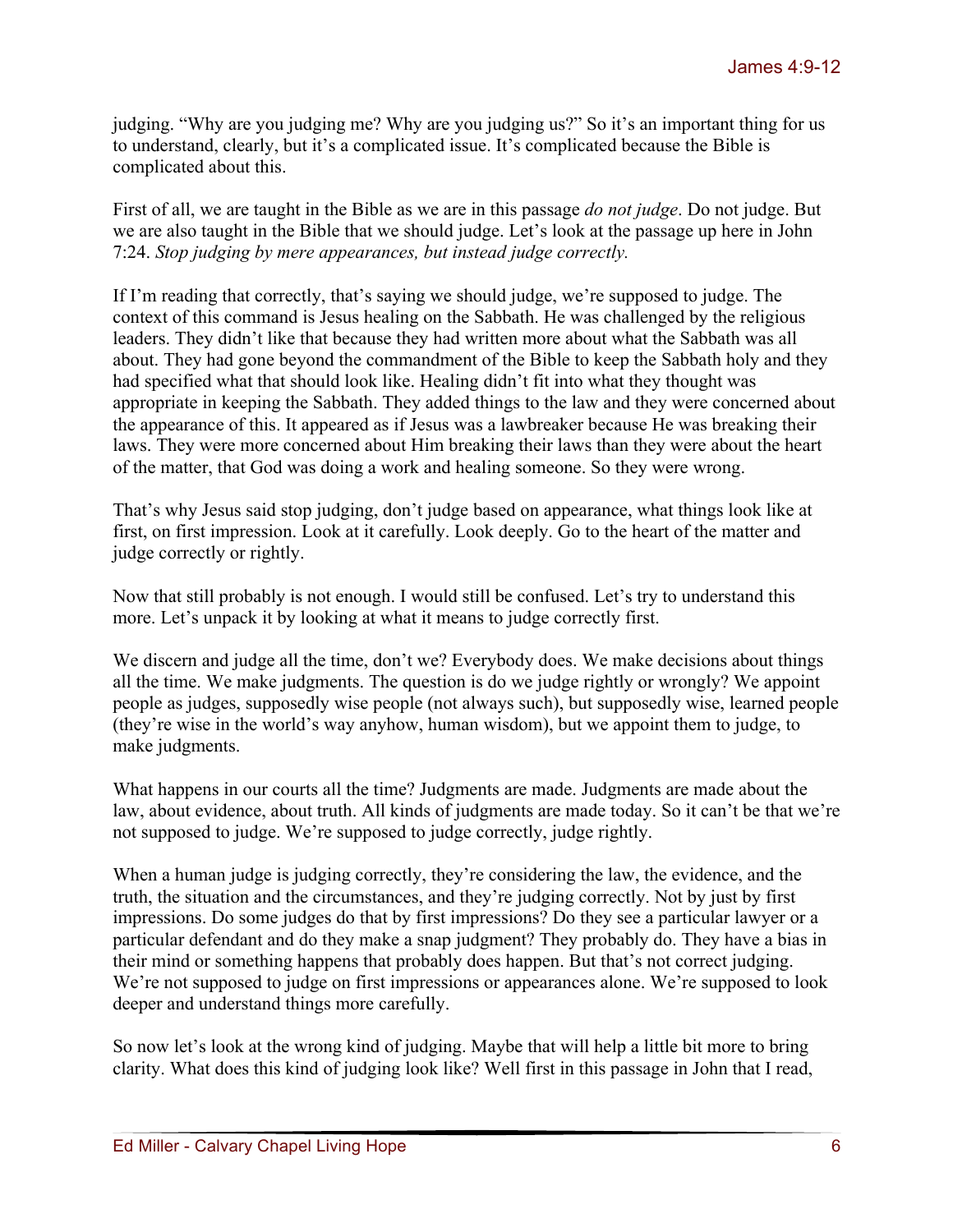judging seems to have to do with laws and ideas and beliefs and actions that are deeper than what are apparent.

The Jewish leaders were judging Jesus, the person, and calling Him a lawbreaker. They were judging His intent, His motives, without really understanding the intent of God's law. They were judging by appearances. They were drawing a negative conclusion based on wrong information and appearance. We're not supposed to do that kind of judging.

Now let's look at James. James really sheds some light. Look at this section in James. It gives us a real idea about this wrong kind of judging. First of all in the middle of that section he talks about the law of God and God the Judge. We can't judge the law because the law comes from the ultimate judge, God Himself, who is perfect. He's holy. Everything that comes from God is good and set and right.

Now at first glance, any of us that are honest and real when we read the Bible there are certain things about God's law that we don't quite get. It doesn't make sense to our human mind. So we think, "How can that be true?" A lot of people challenge God for being unjust, uncaring. There are lots of things people challenge God about. How can He allow anyone to go to hell, for instance. People don't like that. That doesn't feel good. So when we see something like that, our first response is God is really unloving. We can't do that. God is the God of the universe. He is perfect and pure. So the judge's law is to judge God Himself. We're not allowed to do that. We're not supposed to slander others. Speak against a person or judge our neighbor. Those are the three things that are mentioned in the passage. That sheds light on judging, doesn't it?

What does it mean to slander a person? I actually had to really think hard about this a number of years ago because I was running Lawrence Little League. I was the president of Lawrence Little League. I was being slandered, so working with my lawyer and trying to figure out whether to take any kind of action or whatever. I decided not to.

Slander is in essence saying something incorrect about another person and demeaning their character and bringing some kind of harm to them. It has to result in some harm. Slander is taking partial truths or half-truths and making them into something that demeans another person, that puts that person down, or says they're a lawbreaker or something like that. We're not supposed to do that. We're not supposed to slander our brothers and sisters. We're not supposed to speak against a person. Isn't that interesting as well?

We judge ideas all the time. We judge what people think, what people believe, but we're supposed to be very careful about judging the person. Because who the person is is in their heart, their motives. We don't really know what's in a person's heart. Only God really knows what's in a person's heart. We have to be really careful about judging people's motives, what's in their heart based on those appearances, what they see, or even a couple things that they do.

There's a third passage that really helps us as well in Matthew. Maybe the most helpful passage about this subject. You can look at the whole passage, but I'm just going to focus on this one part. *Do not judge or you will be judged.* I'm going to paraphrase the rest. This is a very well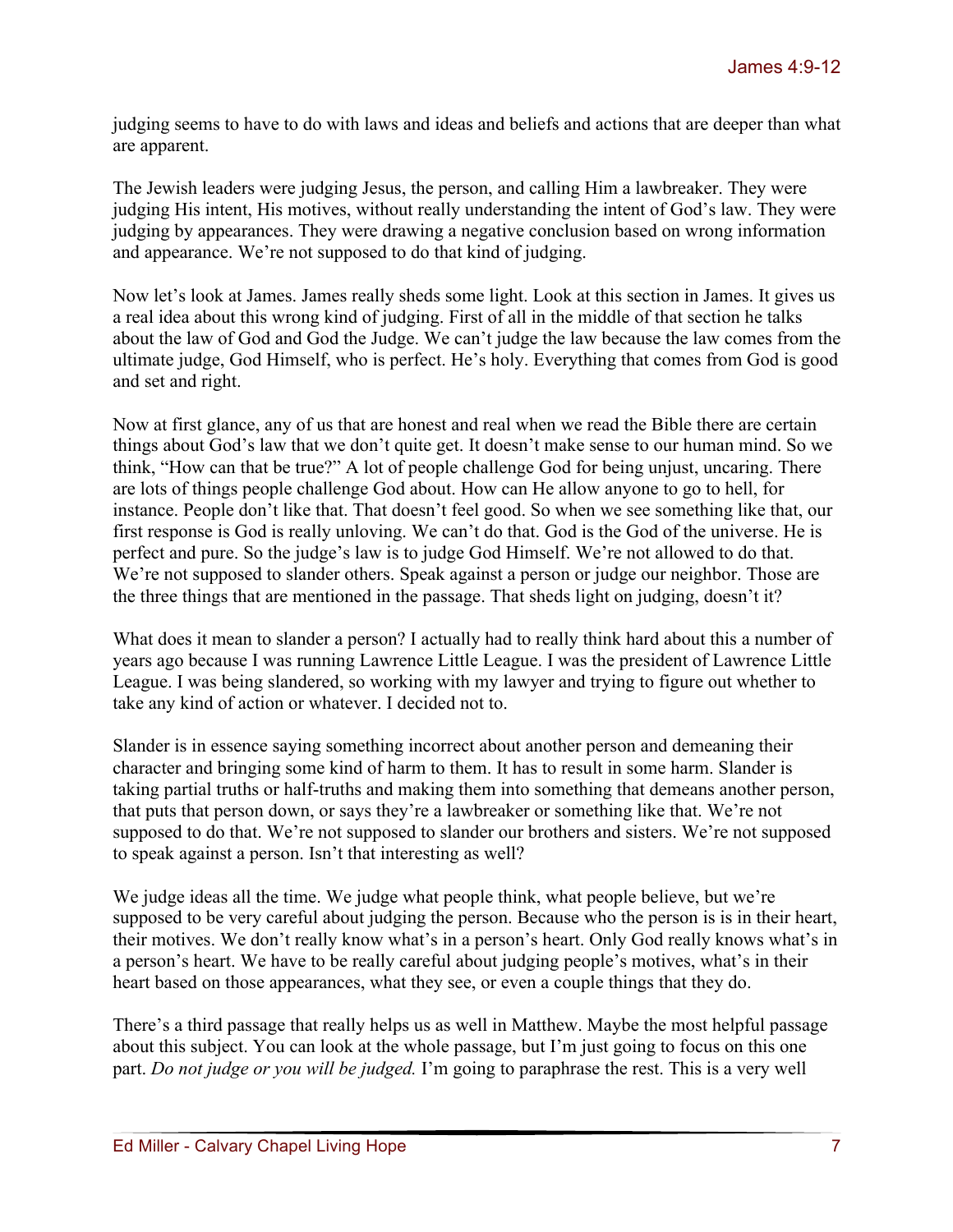known passage. Jesus is talking. Why do you try to take a peck of dust out of someone else's eye when you've got a plank in your own eye?

In other words, why when you're blind are you trying to look in somebody else and figure out what their problem is when you've got a plank in your eye, meaning you can't see. If you have a plank in your eye (picture what a plank would look like), you're not seeing too well. Why do you try to pick a little speck out of someone else's eye when you can't see? That makes a lot of sense, doesn't it.

But Jesus said what we do is another way of judging incorrectly. We judge incorrectly, not even being able to see. So maybe we hear something about somebody else or we hear a rumor and we decide that that person is evil because of a rumor that we hear or something to that effect. So we judge them.

Before we can judge correctly then, we need to examine ourselves. We need to look ourselves in the mirror and say, "Lord, is there anything in me that's causing me to see unclearly? I'm not seeing clearly." Some bias, some sin, some level of arrogance, something that's causing us not to see rightly. It's keeping us from seeing clearly.

But here again, we're not told not to judge in that sense. Because we're supposed to take the plank out of our eye and then help our brother or sister by taking the speck. So we do help somebody else. We just don't judge the essence of their being.

We're all in the same boat. We're all sinners. We've all sinned. We've all rebelled against God, and we've all put ourselves on the throne of our life. We've all taken leadership and we've all turned away from what God says is true or good. We've all done that. So every one of us are guilty sinners.

The very heart of the gospel is that every one of us is loved still by God. God wants us to turn away from that and turn back to Him. That's the gospel message right there. God wants every one of us. The most apparently evil person (when appearances look that way), as long as that person is still living, God still loves that person and wants that person to turn away from that evilness and turn to Him. He wants that. So we need to see people like that.

Now we are commanded to judge correctly, though. Aren't we?

I'm going to give you two examples that are very relevant today in our world, I think. I have done the due diligence myself of examining myself over the last twenty years, probably ten to twenty years on these issues. I believe I've taken the plank out of my eye and I can see clearly on this one. Maybe you have and maybe you haven't. These are two issues that are examples that are extremely relevant.

One is abortion, what we believe about life, in essence. There's a narrative out there that says we cannot tell a woman what to do with her body. The government cannot tell a person what to do with their body. Let me tell you why to judge that correctly we've got to look at that carefully and say, "Wait a minute. Hold on. The government does that all the time." The government tells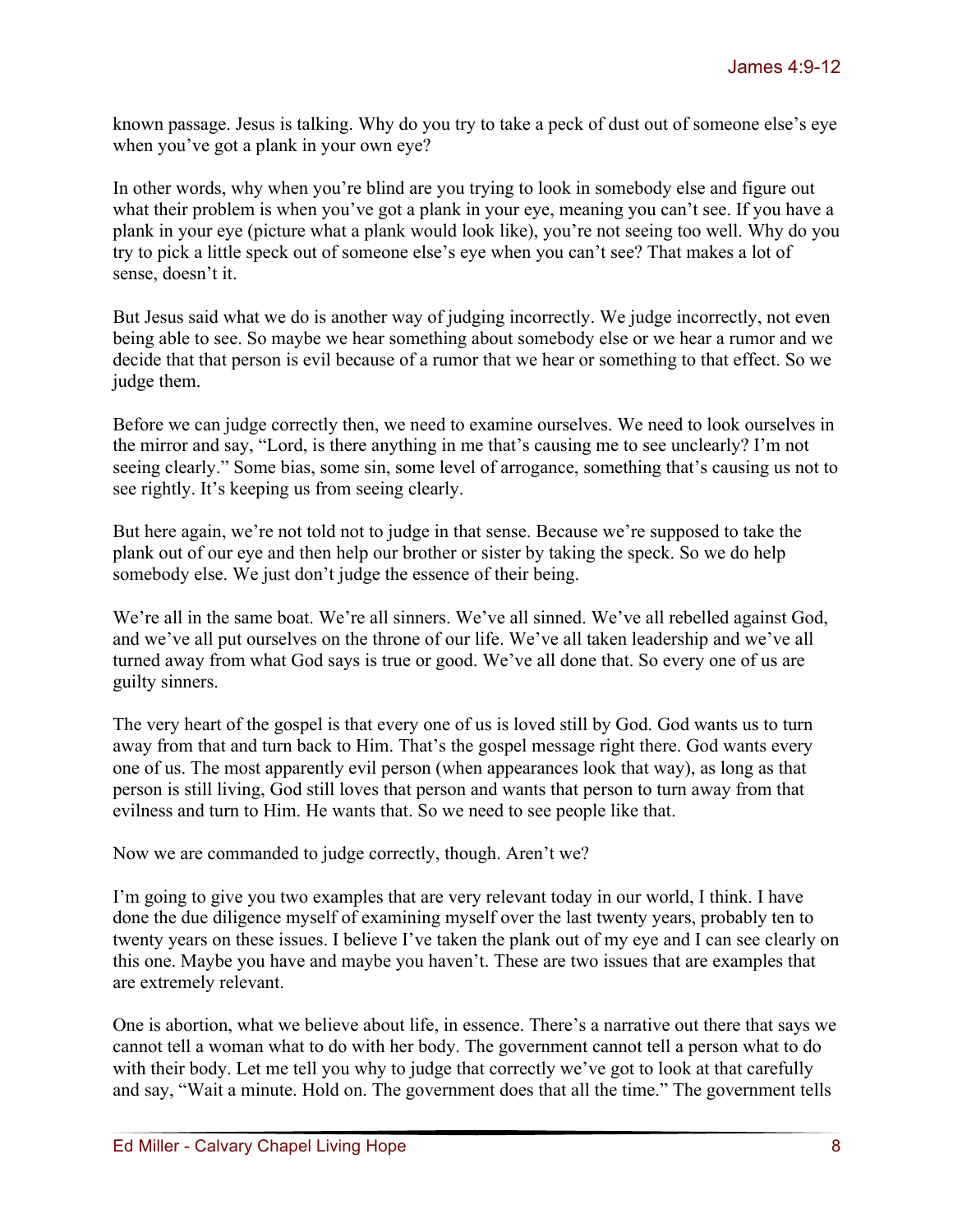us what kind of things we can and cannot do with our money, with our time, with our property, with our lives. The government restricts us in all kinds of ways. I could ask each one of you and you could list something that the government says you cannot do.

One of those is we cannot murder someone. Well somehow in this debate about abortion we've been able to separate that that baby in the womb is not a person. So we can discard that person. We can't stop someone from making the choice to kill.

I say yes we can. We can. Especially even if there's debate about whether that's a human being all along through the development, certainly in the last trimester, because you can go along and you can see videos of those things, abortions and doctors saying I've done these things and I've torn these babies apart in the uterus, and that's a person.

But the narrative is we can't tell somebody what to do with their body. Well you see the wrong in that. Because we do it all the time. That's what government is for in a sense is to restrain evil. The government restrains evil.

There's another one that's really very much reality for us right now. This has to do with sexuality. There's another narrative or philosophy out there right now out there that's politically correct that takes sexuality and gender and separates them. Your sex is biological. Your gender is psychological. Biological, psychological. Your sexuality is the parts that you have. Your gender is what you think about who you are, how you feel about yourself.

The Bible does not make that distinction. The traditional biblical interpretation of sexuality is that God created us. He created us male and female. Gender and sexuality are the same. If we're born as a woman, our mind is woman. If we're born as a man, our mind is man.

Can there be a problem in our mind? Yes. There can be a problem in our mind. I'm not denying the fact that people that think they're the other sex have some real issues going on. They have some real problems going on in their mind. Real issues. It's real. I'm not saying it's not real. But our tendency is to fix the physical, fix the sexual, and not worry about the mental. That's not the way we treat other things. If someone's bipolar, we don't just say, "Okay, that's fine. Just keep on being bipolar." We try to heal them. We try to change their mental problem. The Bible is real here.

Again, this organization that I love and worked for for most of my life, InterVarsity Christian Fellowship, is on the hot seat right now. They have just reaffirmed their commitment that has been a part of the organization's stand for seventy-five years, its whole existence, for standing for the traditional, biblical interpretation of sexuality, which is God created them male and female. They haven't changed anything. But now because of the way things are in the politically correct world we live in, they are on the hot seat. It's a social media hot storm right now that they're experiencing. They are being challenged like crazy. But they're standing on that.

What I love about what InterVarsity is doing is InterVarsity is still reaching out to people who have gay tendencies or transsexual tendencies in their mind, and they're finding those people are